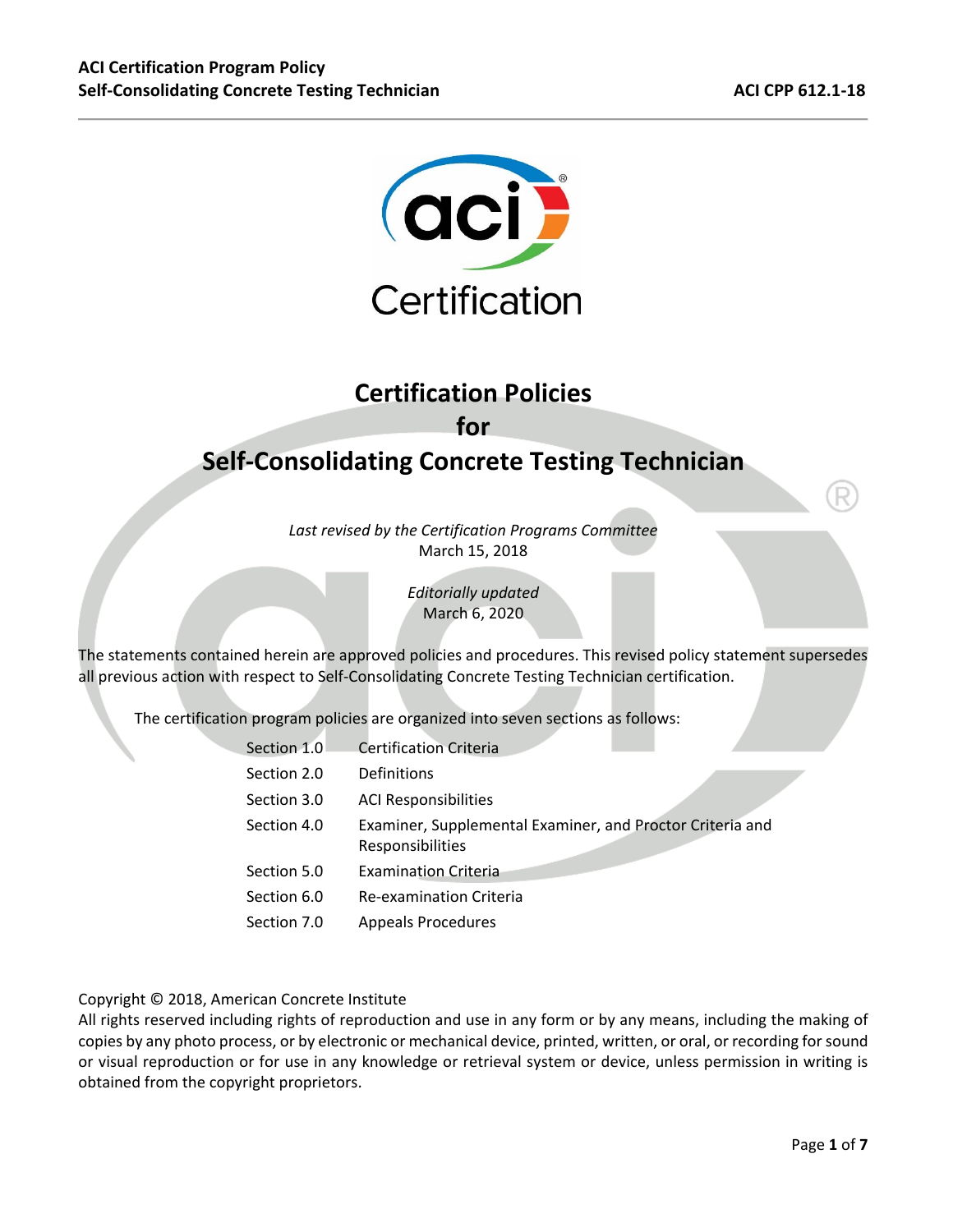#### **SECTION 1.0 CERTIFICATION CRITERIA**

- 1.01 The American Concrete Institute (ACI) certification program for Self-Consolidating Concrete Testing Technician shall require successful completion of both a written examination and a performance examination.
- 1.02 No specific education or work experience are required as prerequisites for Self‐Consolidating Concrete Testing Technician certification.
- 1.03 ACI certification for Self-Consolidating Concrete Testing Technician shall be valid for a period of five [5] years from the date of completion of all certification requirements.
- 1.04 Recertification requires the successful completion of both a written and performance examination according to Section 5 of this policy.
- 1.05 Groups desiring to conduct ACI Certification program(s) shall adhere to the current *Policy on Sponsoring Groups for Certification* (Annex 612.1‐1).

### **SECTION 2.0 DEFINITIONS**

- 2.01 Examinee a person taking either the written or performance examination, or both.
- 2.02 Examiner ‐ a person authorized by ACI to be in responsible charge of an examination session.
- 2.03 Performance Exam Checklist a list of criteria used by the supplemental examiner to judge the compliance of the examinee with the provisions of the performance examination.
- 2.04 Proctor a person authorized to assist the Examiner in conducting the written examination.
- 2.05 Supplemental Examiner ‐ a person who assists the Examiner by administering the performance examination.

#### **SECTION 3.0 ACI RESPONSIBILITIES**

- 3.01 ACI shall assemble, maintain and distribute all examination materials.
- 3.02 ACI shall approve the local sponsoring group.
- 3.03 ACI shall authorize the local sponsoring group to conduct examination sessions for Self-Consolidating Concrete Testing Technician certification.
- 3.04 ACI shall approve the examiner.
- 3.05 ACI shall grade the written examinations, review the performance examinations, and notify the examinee and the examiner of the final results in writing.
- 3.06 ACI shall certify examinees who meet the certification requirements.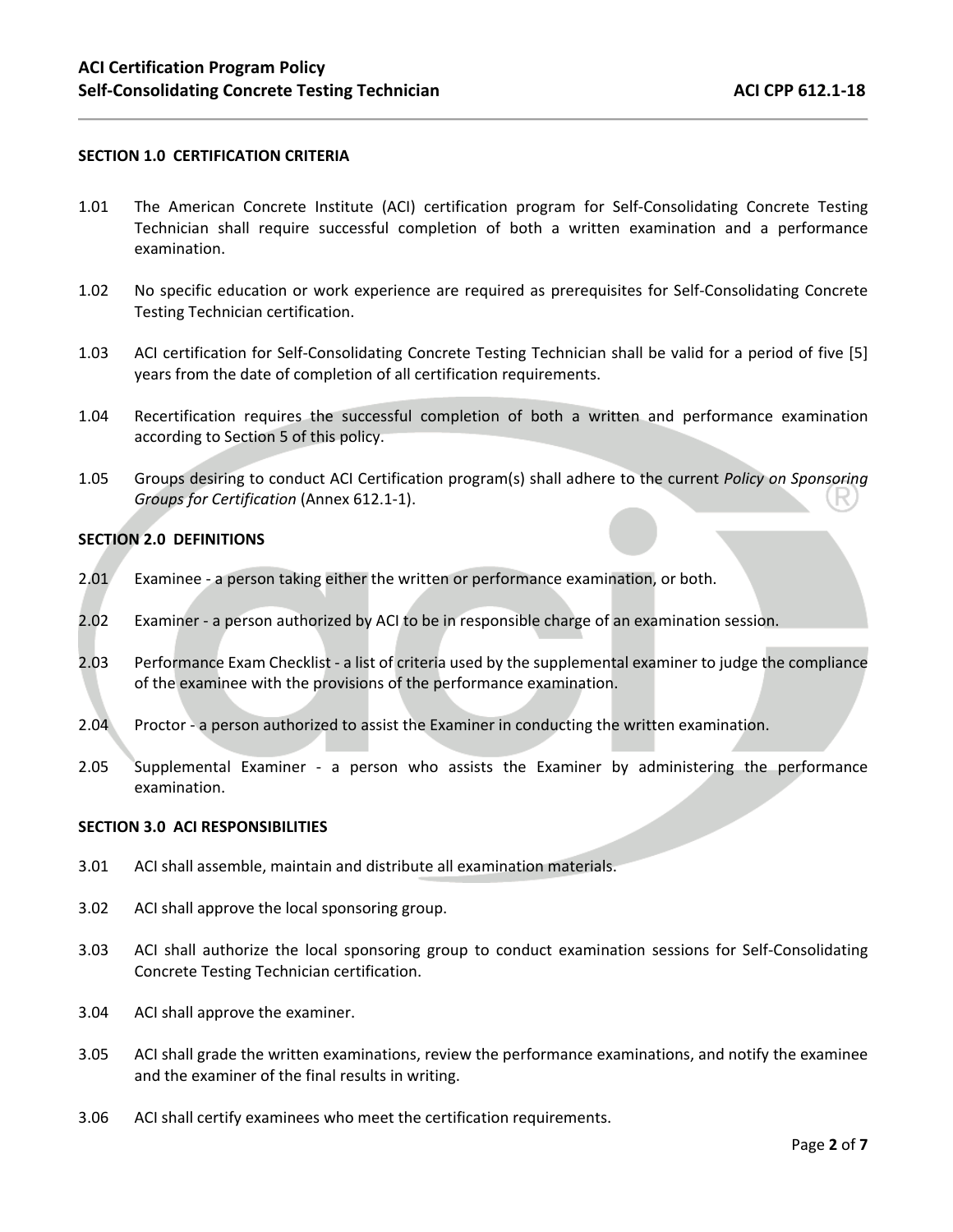3.07 ACI shall issue credentials to examinees who meet the certification requirements.

#### **SECTION 4.0 EXAMINER, SUPPLEMENTAL EXAMINER, AND PROCTOR CRITERIA AND RESPONSIBILITIES**

- 4.01 To maintain access to ACI examination materials, the examiner shall maintain approval from ACI and authorization from the Sponsoring Group.
- 4.02 Individuals seeking to become ACI‐approved examiners shall submit their qualifications to ACI.
- 4.03 The examiner shall meet the following requirements:
	- A) Be a registered professional engineer, or hold equivalent international credentials;

AND

B) Have had at least two [2] years of experience in concrete construction, inspection or testing;

AND

- C) Be thoroughly familiar with the current applicable ASTM Standards.
- 4.04 The examiner shall be present at, and supervise, the examination session.
- 4.05 The examiner shall be directly responsible for the following activities:
	- A) Select the supplemental examiners and proctors;
	- B) Verify the qualifications of the supplemental examiners and proctors according to the criteria outlined in Section 4.06 through 4.12 of this policy;
	- C) Order examinations;
	- D) Verify the identity of each examinee;
	- E) Assure that the examinees are aware of the certification criteria;
	- F) Verify that the examinees have signed the release statement on the performance examination prior to performing any test methods or procedures;
	- G) Verify the performance evaluations conducted by the supplemental examiners by co-signing the performance examination checklist report;
	- H) Enter the appropriate grade for the completed performance examination on the checklist report;
	- I) Assure that all examinees have an opportunity to perform each test method at least once and to take a second trial on any failed procedure of the performance examination;
	- J) Refrain from interpreting examination questions during the course of the written examination;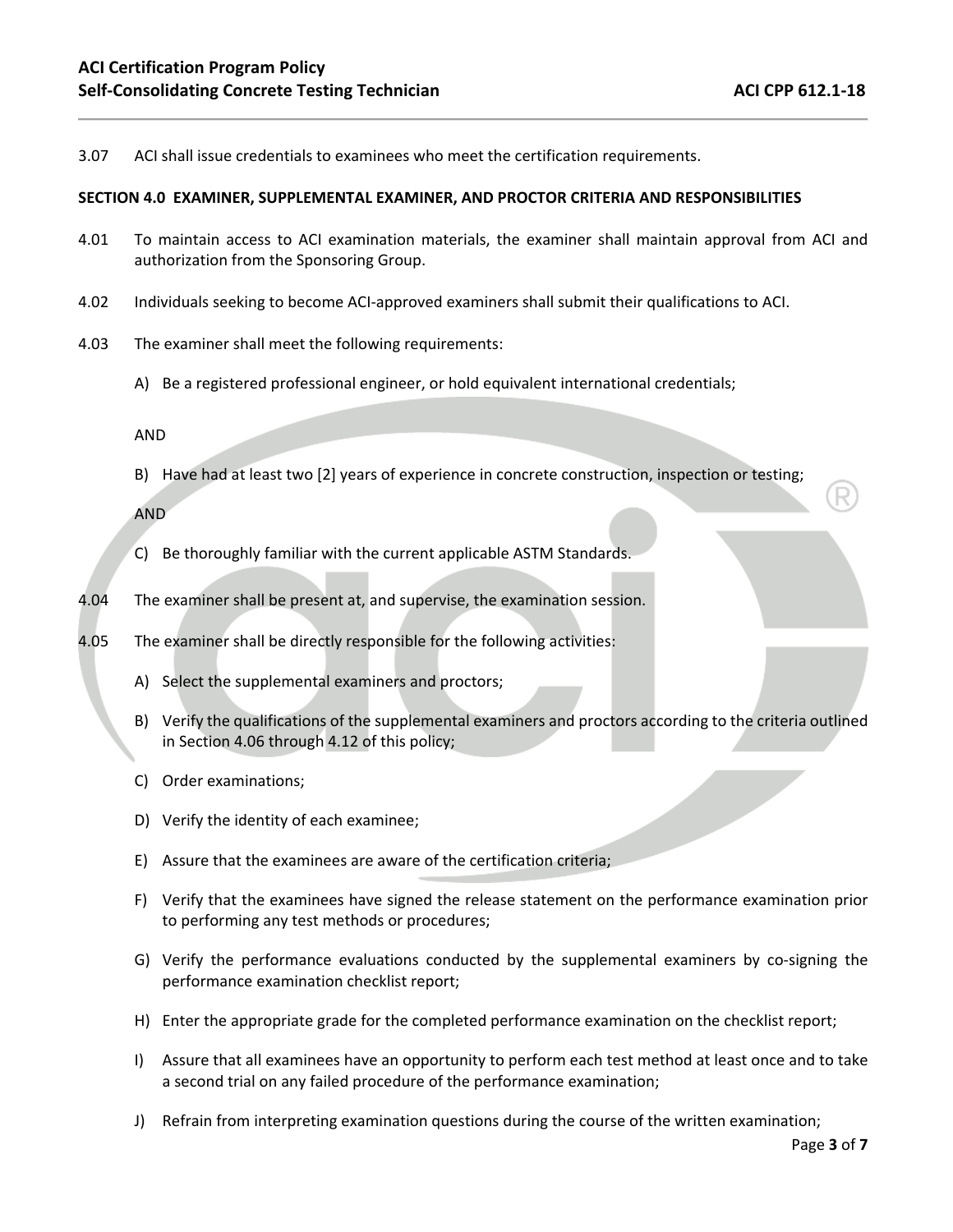- K) Assist, if requested, the examinee by providing definitions for general use words (i.e. "depict" = "shows"). Examiners shall not define terms specific to the ASTM Standards whose definitions are readily available through adequate study of the Standards.
- 4.06 Proctors may assist the examiner in conducting the written examination.
- 4.07 Proctors shall satisfy the following requirements:
	- A) Be selected, and adjudged qualified by the examiner; and
	- B) Be considered trustworthy and conscientious.
- 4.08 Supplemental examiners shall assist the examiner by conducting the performance examination.
- 4.09 Supplemental examiners shall satisfy the following requirements:
	- A) Have had experience in concrete testing;
	- B) Be selected and adjudged qualified by the examiner;
	- C) Be considered trustworthy and conscientious;
	- D) Be certified as an ACI Self-Consolidating Concrete Testing Technician or be an ACI-approved examiner.
	- E) Be thoroughly familiar with current applicable ASTM Standards as appropriate.
- 4.10 Examiners, supplemental examiners, examiners acting as supplemental examiners and proctors shall not conduct any portion of the examination for anyone with whom he/she is personally related.
- 4.11 Examiners, supplemental examiners, and examiners acting as supplemental examiners shall not examine anyone on the performance examination who is employed in the same organization. Governmental organizations may petition ACI, in writing, and request a waiver of this requirement. Waivers shall be granted only if it can be shown that the intent of the policy will be maintained.

### **SECTION 5.0 EXAMINATION CRITERIA**

- 5.01 The content of the written and performance examinations shall be derived directly from the information listed in the *Job Task Analysis for ACI Self‐Consolidating Concrete Testing Technician Certification* (Annex 612.1‐2).
- 5.02 Questions regarding general concrete technology shall not be included on either examination.
- 5.03 The examinations shall be conducted by the examiner, proctors, and supplemental examiners as applicable. [See Section 4.]
- 5.04 The examiners, proctors, supplemental examiners, and sponsoring groups have no jurisdiction over the content of either examination, or over the grading of the written examination.
- 5.05 Both the written and performance examinations are closed book. Notes or other technical material related to the subject matter shall not be permitted in the examination area. Non-programmable calculators shall be permitted.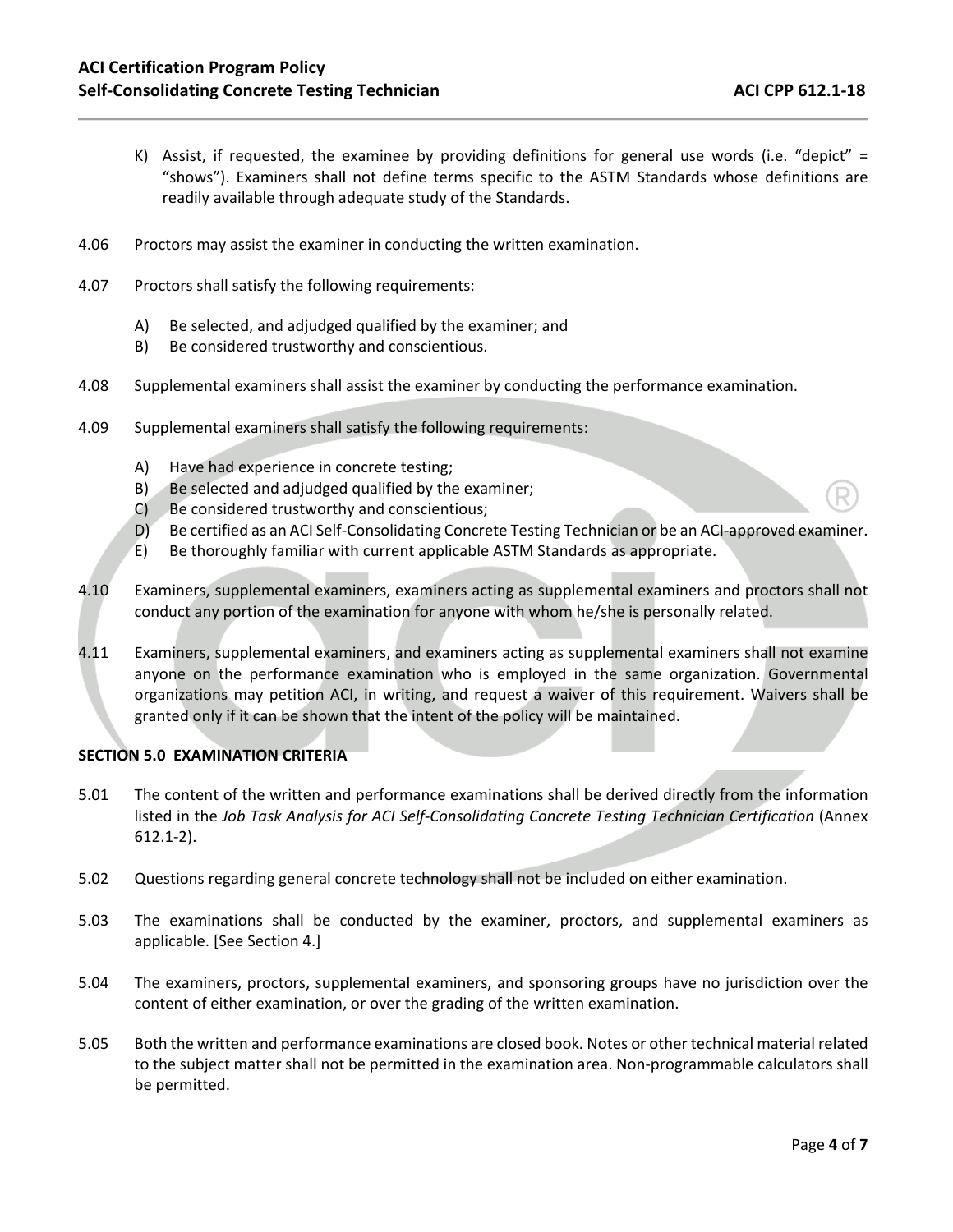#### *WRITTEN EXAMINATION*

- 5.06 The written examination shall consist of approximately fifty [50] multiple choice questions, with six to twelve [6‐12] questions on each ASTM Standard.
- 5.07 One hour shall be permitted for completion of the written examination, after which the exam answer sheets must be collected. Additional time, up to one‐half hour, with access to the exam question booklet will be allotted to the examinee to facilitate exam question challenges.
- 5.08 If an examinee is incapable of understanding the written examination, it may be administered verbally upon approval of the Examiner.
- 5.09 Successful completion of the written examination shall require the examinee:
	- A) Score sixty percent [60%] or higher on each individual ASTM Standard (i.e. five [5] correct out of eight [8] questions);

AND

B) Score a minimum of seventy percent [70%] for the overall examination (i.e., thirty‐five [35] correct out of a possible fifty [50]).

#### *PERFORMANCE EXAMINATION*

- 5.10 Successful completion of the performance examination shall require the examinee to satisfactorily perform each of the following ASTM Standard Test Methods: C1610, C1611, C1621, C1712, and C1758.
- 5.11 It shall be the sponsoring group's responsibility to provide equipment which conforms to the applicable ASTM Standards and that is in good working order. The examinee shall not be penalized as a result of faulty or incorrect equipment.
- 5.12 The examinee shall conduct the performance examination in the direct presence of the supplemental examiner or the examiner when acting as a supplemental examiner.
- 5.13 Supplemental examiners and examiners acting as supplemental examiners shall observe only one examinee conducting tests at a time while conducting the performance examination.
- 5.14 At the conclusion of performing each test method the examinee must record the results of the test.
- 5.15 The examinee's performance shall be evaluated based on the criteria of the performance examination checklist.
- 5.16 The supplemental examiner shall indicate pass, fail or not applicable for each step on the checklist.
- 5.17 Grading for the performance examination shall be on a pass/fail basis only.
- 5.18 An examinee shall be permitted to suspend one trial and begin the procedure over again. A voluntary suspension of a trial shall not be counted as a failure of that trial.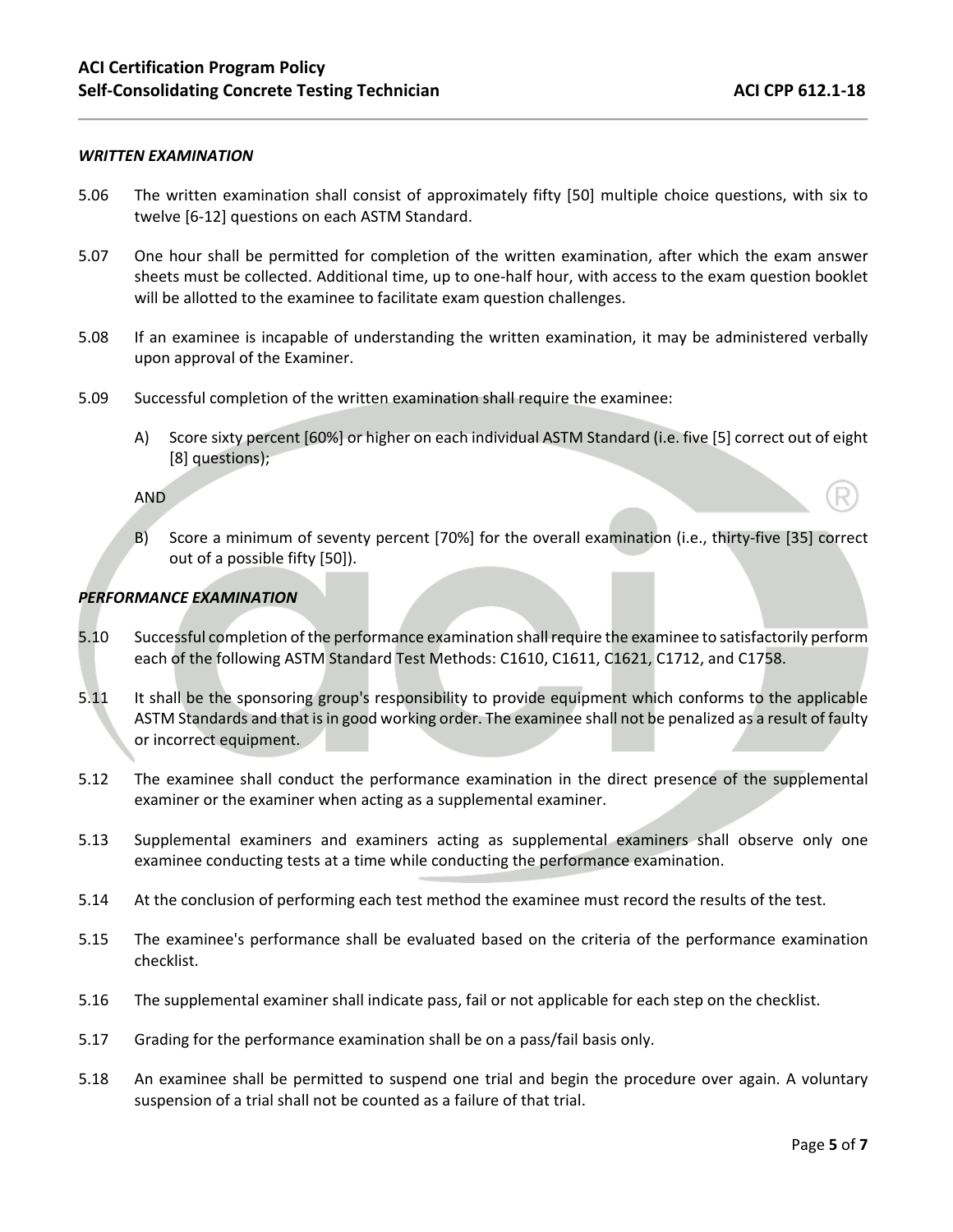- 5.19 The supplemental examiner shall not stop a trial at any point which an error is made.
- 5.20 Incorrect performance, incorrect order of performance, or omission, of one or more of the steps of the performance checklist shall constitute failure of that trial.
- 5.21 Performance of extraneous steps not part of the standard test or procedure shall constitute failure of that trial.
- 5.22 An examinee shall be allowed a second trial for each standard test method if the first trial was not successfully completed.
- 5.23 The second trial of a particular test shall not be conducted immediately following the first trial.
- 5.24 The second trial shall be administered by a different supplemental examiner than the first trial if more than one supplemental examiner is available.
- 5.25 A second trial, or voluntary repeat of a trial, shall require performance of the entire test method from the beginning, not from the point the error was made.
- 5.26 Immediately following completion of each trial, the supplemental examiner shall inform the examinee of the results, either pass or fail.
- 5.27 When a failure of a trial has occurred, the supplemental examiner shall inform the examinee of the particular step(s) performed incorrectly.
- 5.28 The examinee shall be permitted to leave the examining area between trials to consult notes or books.
- 5.29 Failure on any of the prescribed ASTM Standards after two [2] trials will constitute failure of that part of the performance examination.

#### **SECTION 6.0 RE‐EXAMINATION CRITERIA**

- 6.01 Failure of the written examination by either of the criteria cited under Section 5.09 shall require a reexamination on the entire written examination.
- 6.02 Invalidation of the performance examination (for example non‐conformance with Section 4.11) or **failure on one [1] or more** of the five [5] required ASTM Standards shall require reexamination on the entire performance examination.
- 6.03 Reexamination on the written or the performance examination must be taken within one [1] year of the initial examination. Otherwise, both the written and the performance examinations must be retaken in their entireties.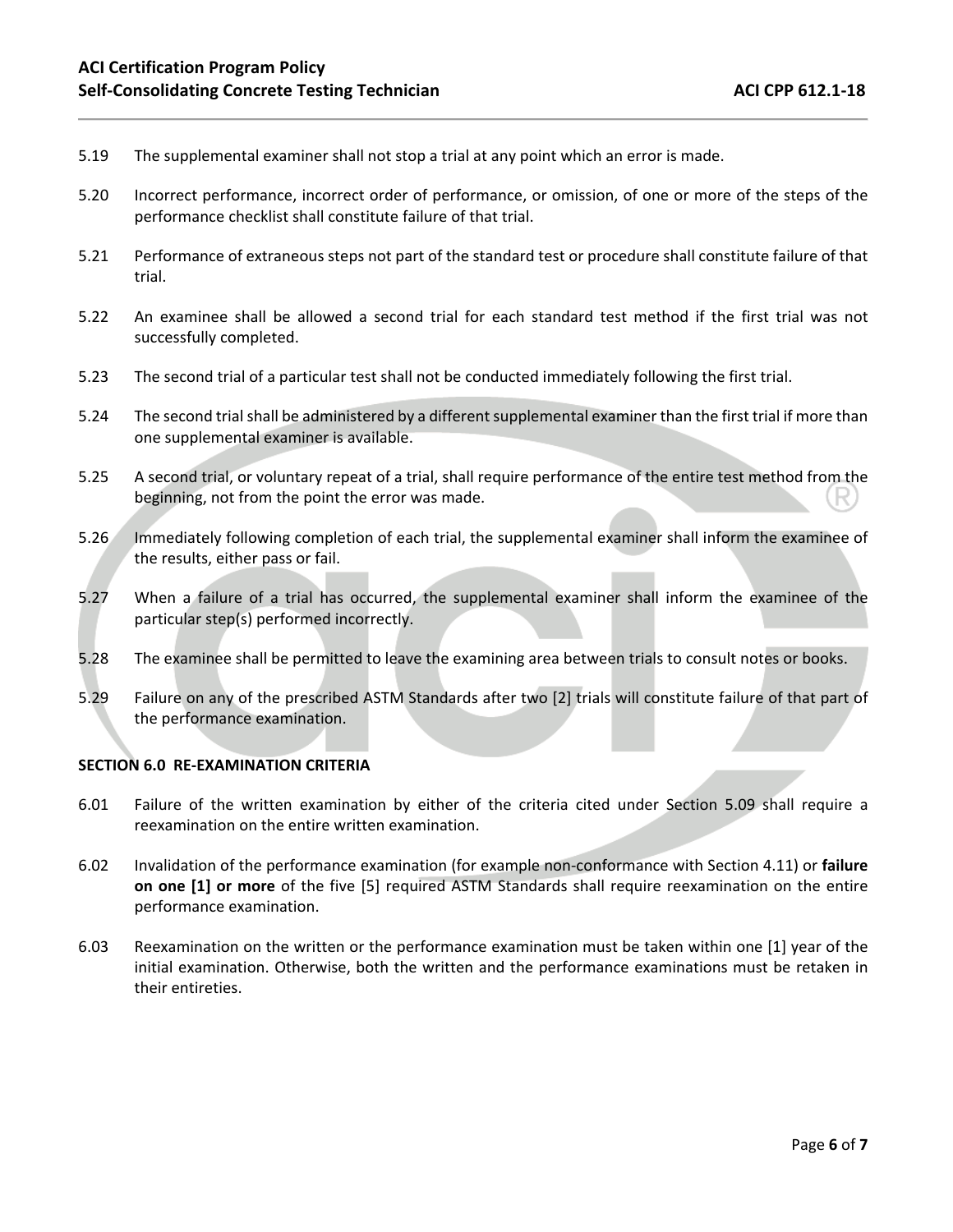### **SECTION 7.0 APPEALS CRITERIA**

- 7.01 Appeals regarding the conduct of the exam should be made during the exam session and shall be directed to the examiner.
- 7.02 In the event that the examinee is not satisfied with the decision of the examiner regarding an appeal, the examinee may pursue an appeal with ACI according to the following order:
	- 1. Sponsoring Group
	- 2. ACI Director of Certification
	- 3. The Certification Appeals Committee [consisting of the Director of Certification; the Certification Programs Committee Chairman, and the Chairman of Committee C 612.]
	- 4. Committee C 612, Self‐Consolidating Concrete Testing Technician Certification
	- 5. Certification Programs Committee
- 7.03 Appeals submitted directly to ACI for consideration after the exam session must be received, in writing, within sixty [60] days of the receipt of the examination at ACI Headquarters.

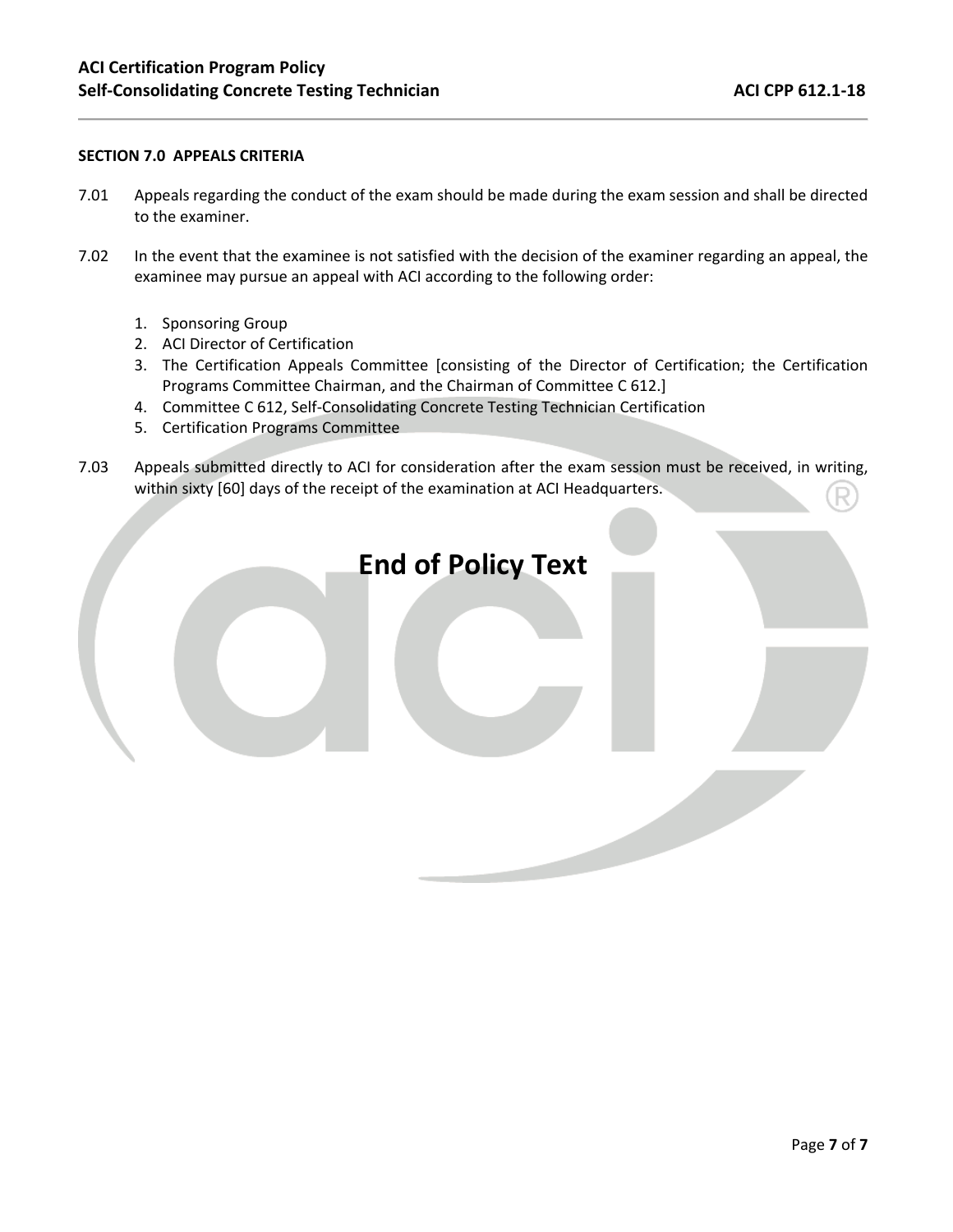## **AMERICAN CONCRETE INSTITUTE**

## **Policy on Sponsoring Groups**   *for for*  **Certification**

### Approved by the ACI Board of Direction March 21, 1991

### Last revised by the ACI Certification Programs Committee October 18, 2011

In developing certification exams for the concrete construction industry, the American Concrete Institute (ACI) has set forth minimum criteria by which an individual's proficiency is to be judged. Typically, ACI is not in a position to deliver certification exams directly to participants; therefore, it is necessary for ACI to have the ability to delegate this authority. However, if the need arises, ACI reserves the right to conduct exam sessions itself according to each program Policy.

In order to allow others to deliver its certification exams, ACI has adopted the "Sponsoring Group" concept. Sponsoring Groups act as agents of ACI in the delivery of ACI certification exams. Therefore, prior to being selected as an ACI Sponsoring Group, and for the duration of the period in which the group is authorized to act as a Sponsoring Group, such groups are subject to the following policies:

- 1. Sponsoring Groups shall be approved, in writing, by ACI's Certification Department (hereafter referred to as ACI) before they will be permitted to conduct an ACI1 certification exam session. In all cases, approval of Sponsoring Groups shall be at the sole discretion of ACI.
- 2. In reviewing applications, ACI will consider, among other factors, the following:
	- A) The ability and willingness of the applicant to include in their constituency segments of the concrete construction industry impacted by the exams which they have applied to conduct. This includes individuals involved in the specification, production, design, construction, testing and inspection of concrete and concrete products. The applicant must establish a governance structure with representation appropriate to all of the exams for which the applicant has applied.

 $\mathcal{L}=\mathcal{L}$ 

<sup>1</sup> For the purposes of this policy, references to "ACI certification" and "ACI certification program(s)" include only those administered solely by ACI (ACI programs). Programs with cosponsors are not directly addressed by this Policy.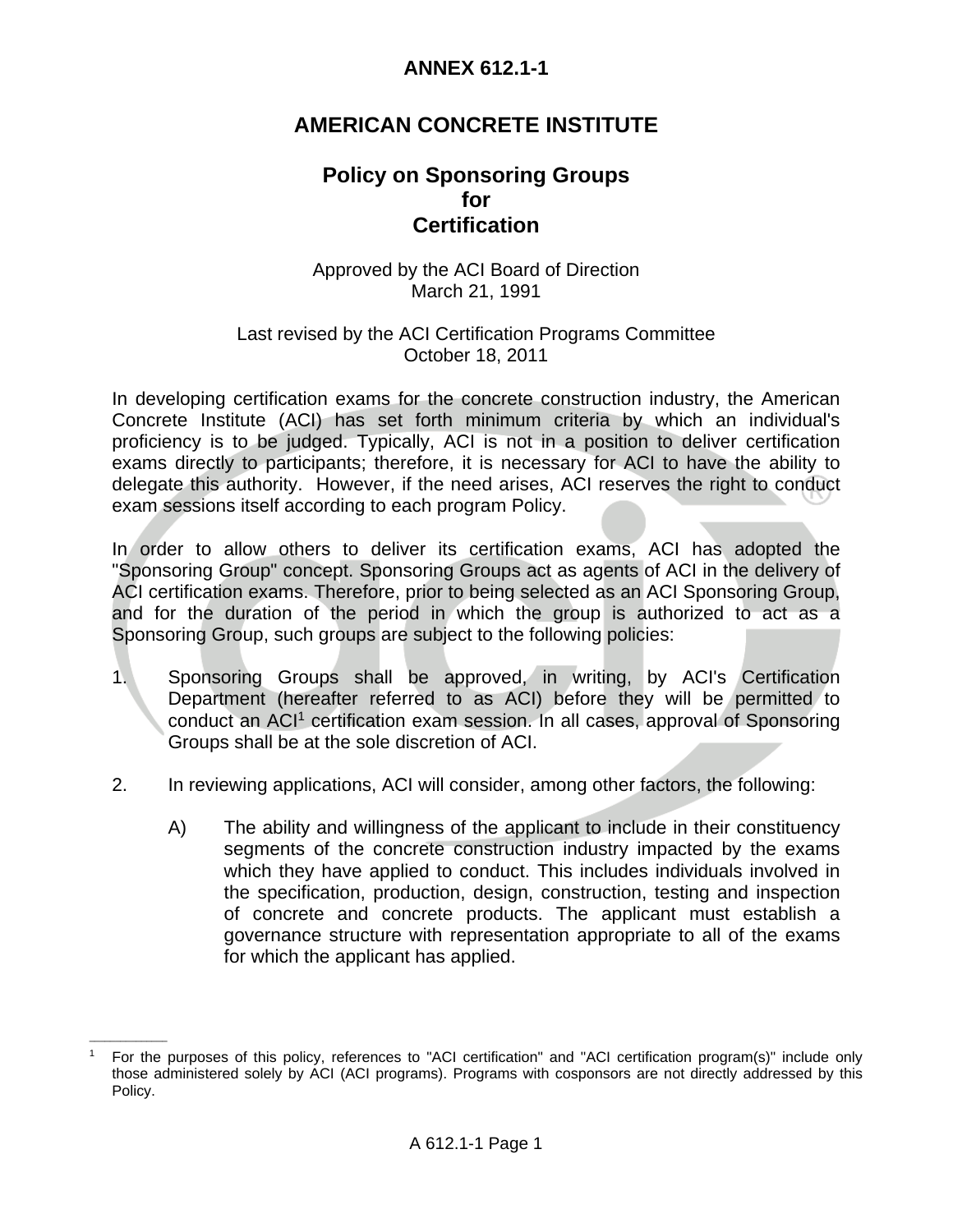## **Policy on Sponsoring Groups for Certification**

- B) The interest, experience and technical expertise necessary to conduct exam sessions exhibited by the applicant and/or their certification governance structure.
- C) The legitimate need for the applicant to conduct a specific ACI certification exam within their approved operational jurisdiction.
- D) The primary objective of the applicant in applying for sponsorship, which must coincide with ACI's overall mission of improving the quality of concrete construction within the political, social, and cultural dynamics of the intended operational jurisdiction.
- 3. Sponsoring Groups are required to maintain a governance structure to oversee the delivery of ACI exams. The governance structure shall consist of a committee of at least three (3) individuals, each working for a different employer and each producing a different product or service related to the concrete construction industry. At all times, at least one (1) member of the committee shall be a member of ACI. Further, ACI shall be furnished with a complete and accurate listing of contact information for all committee members including names, employers, type of businesses, physical addresses, email addresses, and both office telephone and cell phone numbers as available.
- 4. The certification committee shall obtain the services of ACI-approved examiners. The examiners shall operate under the direct supervision of the certification committee to conduct ACI certification exam sessions. Examiners are permitted to conduct ACI certification exam sessions only under the auspices of ACI or ACI-approved Sponsoring Groups; and they must comply with all ACI certification policies and procedures.
- 5. At the time of approval, ACI shall assign Sponsoring Groups specific geographical areas within which they will have authority to conduct ACI certification exam sessions. This area is the approved operational jurisdiction for the Sponsoring Group.
- 6. ACI shall approve each Sponsoring Group on a calendar year basis for a period not to exceed two (2) years. Prior to the conclusion of this period, all groups shall reapply to ACI for approval to continue to act as an ACI Sponsoring Group.
- 7. In the U.S., in areas where no Sponsoring Group is actively administering a specific ACI examination, the local ACI chapter (not a student chapter) shall have first rights to administer that specific exam. International sponsorship for any ACI examination will be assessed on a case-by-case basis.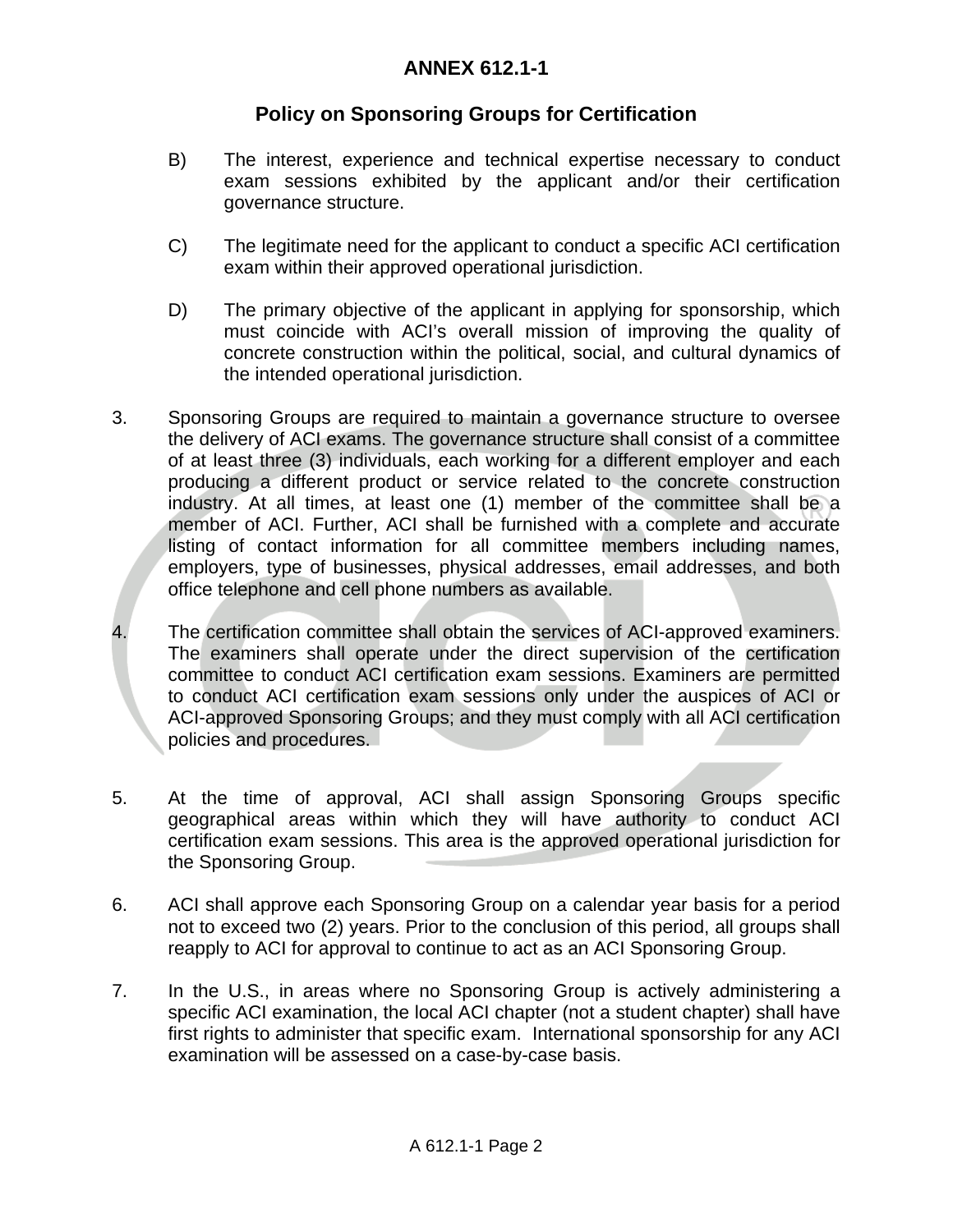## **Policy on Sponsoring Groups for Certification**

- 8. If an existing Sponsoring Group or ACI Chapter is solicited to administer an examination and participation is declined, or if a sponsor does not request an examination upon initial availability from ACI, or if a requested examination is not administered within two years following approval, administration of said examination may become available to other potential sponsors.
- 9. If more than one applicant wishes to sponsor an ACI certification exam in the same operational jurisdiction and there is documented need for more than one group to conduct the examination in that jurisdiction or portion thereof, a system of coordination between those groups shall be established. A description of this system shall be considered along with any new Sponsoring Group application and must be included in the governance system for any existing Sponsoring Group. In all cases, ACI reserves the right, in its sole discretion, to select a delivery system that in its judgment is best able to serve the interests of ACI.
- 10. Applicants wishing to sponsor ACI certification examinations on a "national" or "regional" basis will, in appropriate circumstances, be approved to conduct exams under specific conditions at the discretion of ACI.
- 11. Approved Sponsoring Groups are responsible for:
	- A) Maintaining control over the administration of ACI Certification exams offered within their operational jurisdiction. This includes, but is not limited to, maintaining control over the ethical and professional integrity of every sponsored examination session and providing ongoing oversight of exam session coordinators, examiners, and other exam delivery personnel.
	- B) Conducting a sufficient number of exam sessions and providing equitable access to those exam sessions for all individuals seeking ACI Certification within the group's operational jurisdiction.
	- C) Conducting all ACI exams in a manner which complies with the intent of ACI's policies and procedures governing certification.
	- D) Formulating, publishing, and enforcing consistent and equitable pricing for ACI Certification exams offered by the Sponsoring Group within their operational jurisdiction.
	- E) Developing and implementing participant registration processes that satisfy the policy requirements of each exam offered by the Sponsoring Group and verifying that each participant has met the eligibility requirements of the program before being allowed to complete an ACI exam.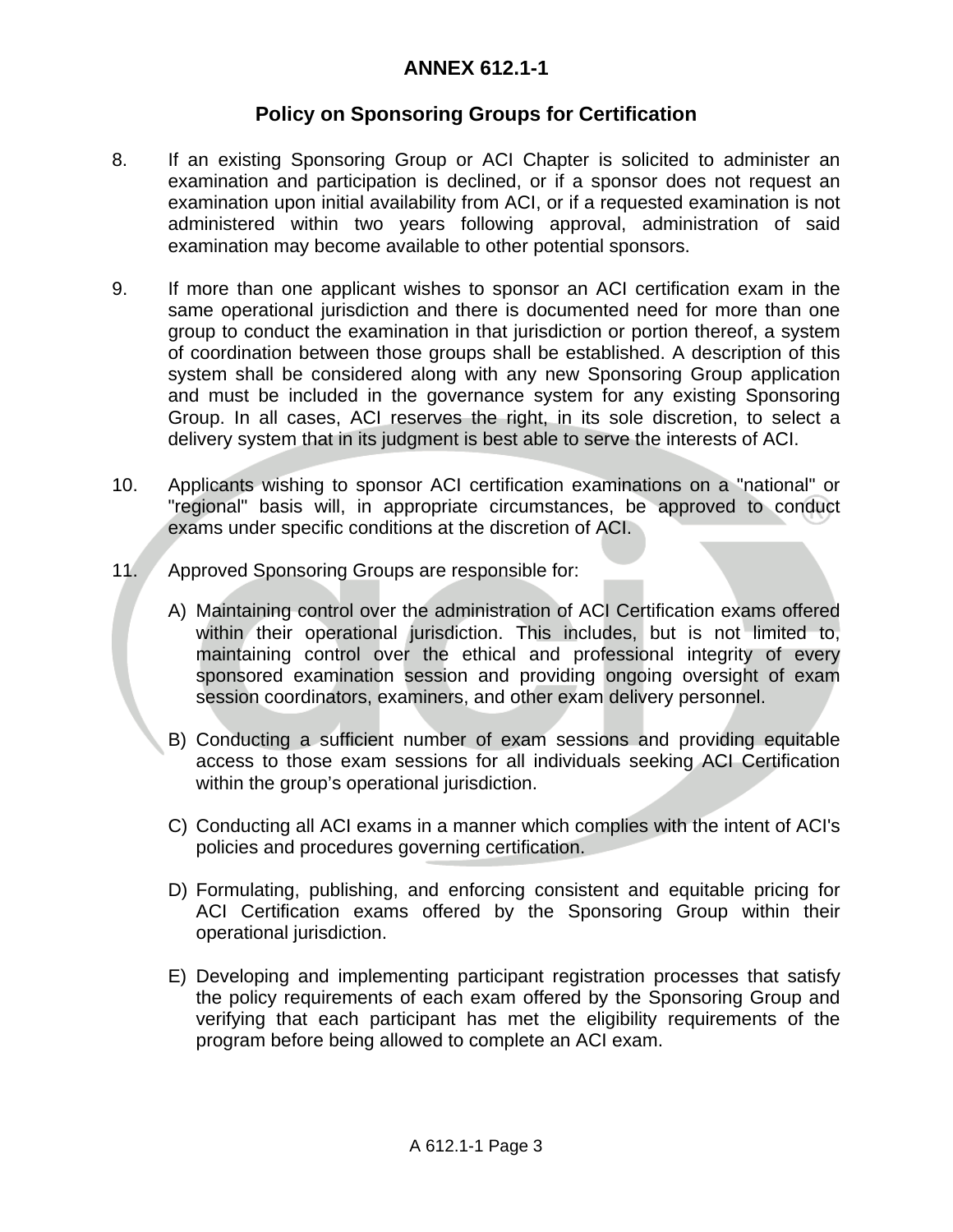## **Policy on Sponsoring Groups for Certification**

- F) Collecting exam fees from participants, paying materials invoices to ACI within 30 days of receipt, and distributing compensation to examiners and other program delivery personnel as warranted.
- G) Developing a program delivery process that establishes separation between the education/training and testing divisions of the Sponsoring Group.
- 12. ACI has the right to revoke a Sponsoring Group's authority to conduct an ACI certification exam at any time, with or without cause, and with or without notice.
- 13. Appeals resulting from the denial or revocation of Sponsoring Group status will be reviewed by ACI Staff for determination of appropriate action on a case-bycase basis.
- 14. This policy shall become effective sixty (60) days after its approval by the ACI Certification Programs Committee, and shall render all previous Policy versions null and void. Sponsoring Groups shall be notified of this new policy in writing within thirty (30) days after it is approved by the ACI Certification Programs Committee.
- 15. The Certification Programs Committee shall review, revise as necessary, and reapprove this Policy at intervals not exceeding two years in length.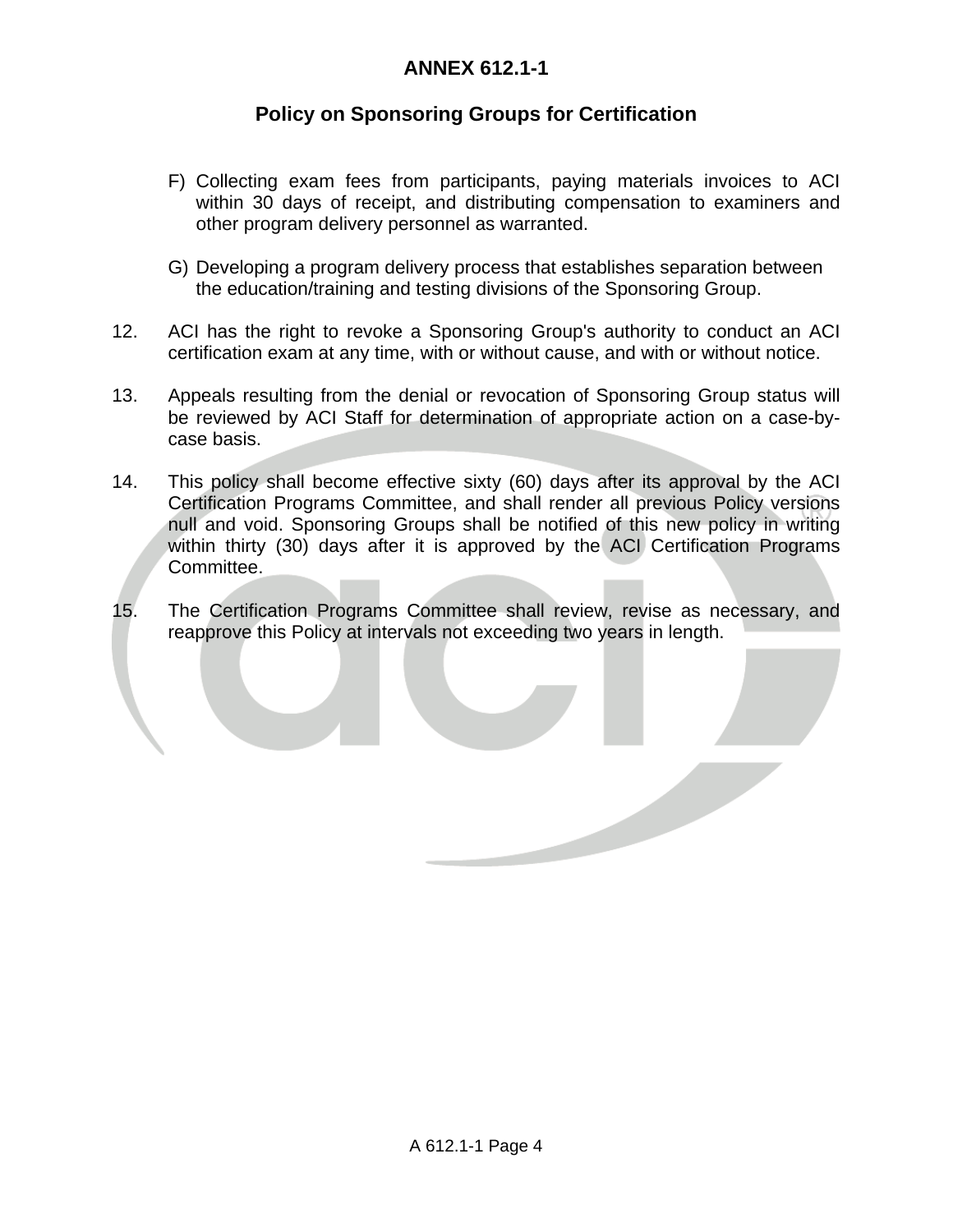## **Job-Task Analysis (JTA) for ACI Self-Consolidated Concrete Testing Technician Certification 1/19/18**

### **HOW TO USE THIS JTA:**

For each of the following assessment methods, the Candidate must:

On the written examination:

- **Understand** the following general concepts, which may not have specified values, procedures, or measurements; *and*
- **Know** the following specific procedures or values; performance of these items may also be assessed on the performance examination.

On the performance examination:

 **Perform**—or describe verbally, where allowed—the following tasks or steps, which are part of the specified procedure; knowledge of these items may also be assessed on the written examination.

### **RESOURCES:**

- ASTM C1610/C1610M—Standard Test Method for Static Segregation of Self-Consolidating Concrete Using Column Technique
- ASTM C1611/C1611M—Standard Test Method for Slump Flow of Self-Consolidating Concrete
- ASTM C1621/C1621M—Standard Test Method for Passing Ability of Self-Consolidating Concrete by J-Ring
- ASTM C1712—Standard Test Method for Rapid Assessment of Static Segregation Resistance of Self-Consolidating Concrete Using Penetration Test
- ASTM C1758/C1758M—Standard Practice for Fabricating Test Specimens with Self-Consolidating Concrete

### **ASTM C1610/C1610M—Standard Test Method for Static Segregation of Self-Consolidating Concrete Using Column Technique**

- Understand this test method measures segregation of SCC
- Know to what type of concrete the test is applicable
- Understand this test method provides a procedure to determine the potential static segregation of SCC
- Understand this method is used to develop concrete mixtures to meet specification requirements
- Understand what SCC is
- Know what type of balance is required
- Know the requirements for the column mold
- Know the requirements/dimensions for the collector plate and how to use it
- Know the requirements for the strike-off bar
- Know the type of and requirements for the sieve
- Know the requirements for the sample receptacle
- Know the requirements for the pouring vessel for SCC
- Know other tools may be needed to remix sample or aid in filling pouring vessel
- Understand how to obtain the test sample
- Perform test on a flat, level, vibration free surface
- Perform remixing the sample to ensure it is homogenized
- Perform dampening the interior of the mold, making sure to remove any standing water
- Perform filling pouring vessel with SCC from the sample receptacle immediately
- Perform the filling procedure properly
- Perform filling until slightly above rim and within 2 minutes
- Perform required strike-off of the mold
- Perform allowing concrete to stand undisturbed for  $15 \pm 1$  minute
- Perform proper holding of mold and removing fastening system
- Perform proper timing requirements
- Perform placing collector plate in appropriate position to collect top portion
- Perform collecting sample onto collector plate and depositing into sample container
- Perform repeating steps to collect sample from middle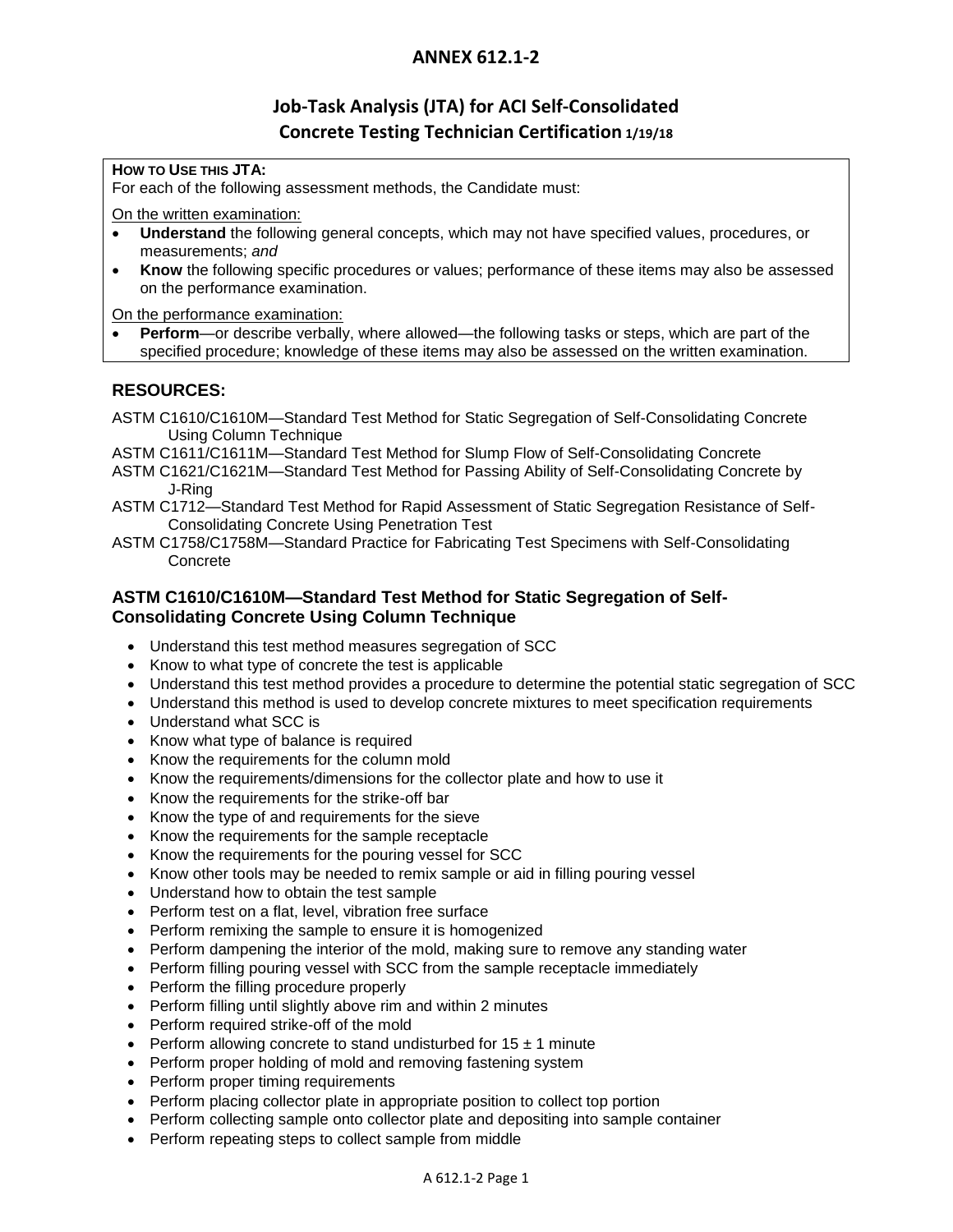### **Job-Task Analysis (JTA) for ACI Self-Consolidated Concrete Testing Technician Certification 1/19/18**

- Perform placing sample from top portion on the  $4.75$  mm (No. 4) sieve and wash
- Perform depositing washed coarse aggregate into clean plastic pail
- Perform repeating steps for concrete in bottom of mold
- Perform bringing each sample to an SSD condition and obtaining mass of each sample
- Perform calculation of the percent static segregation
- Perform weighing test samples to the nearest 0.05 kg [0.1 lb]
- Perform reporting the static segregation to the nearest 0.1%

### **ASTM C1611/C1611M—Standard Test Method for Slump Flow of Self-Consolidating Concrete**

- Understand this method determines slump flow of SCC
- Know terms specific to this standard
- Understand the use of this test method
- Understand limitation of this test method
- Understand that Appendix X1 provides non-mandatory visual ratings
- Know the VSI values and criteria of Table X1.1
- Know the requirements for the mold for this test
- Know the requirements for the base plate used in this test
- Know the requirements for the strike-off bar
- Know the requirements for the measuring device and sample receptacle
- Know the requirements for the pouring vessel for SCC
- Know other tools may be needed to remix the sample/aid in filling pouring vessel
- Understand how to obtain the test sample
- Know the test must be performed on a flat, non-absorbent, level, vibration free surface
- Know how to prepare the work surface (dampen)
- Know not to change the base plate during a project or study
- Know to remix sample to ensure it is homogenized

#### **Performance for Procedure B Only**

- Perform preparing the interior of the mold and placing it in correct orientation on the test surface
- Perform correctly filling the poring vessel
- Perform correctly filling the mold to execute the test
- Perform Section 8.4 in its entirety
- Perform Section 8.5 in its entirety
- Know and perform parameters of invalid tests
- Know and perform calculation of the slump flow
- Know and perform recording the average of two diameters to 10 mm [1/2-in.]

### **ASTM C1621/C1621M—Standard Test Method for Passing Ability of Self-Consolidating Concrete by J-Ring**

- Understand this method determines passing ability of SCC using the J-Ring
- Know terms specific to this standard test method
- Understand the use of this test method
- Understand limitations of this test method
- Know all of Section 6
- Know the requirements for the J-Ring
- Know the requirements for the mold for this test
- Know the requirements for the base plate used in this test
- Know the requirements for the strike-off bar
- Know the requirements for the measuring device and sample receptacle
- Know the requirements for the pouring vessel for SCC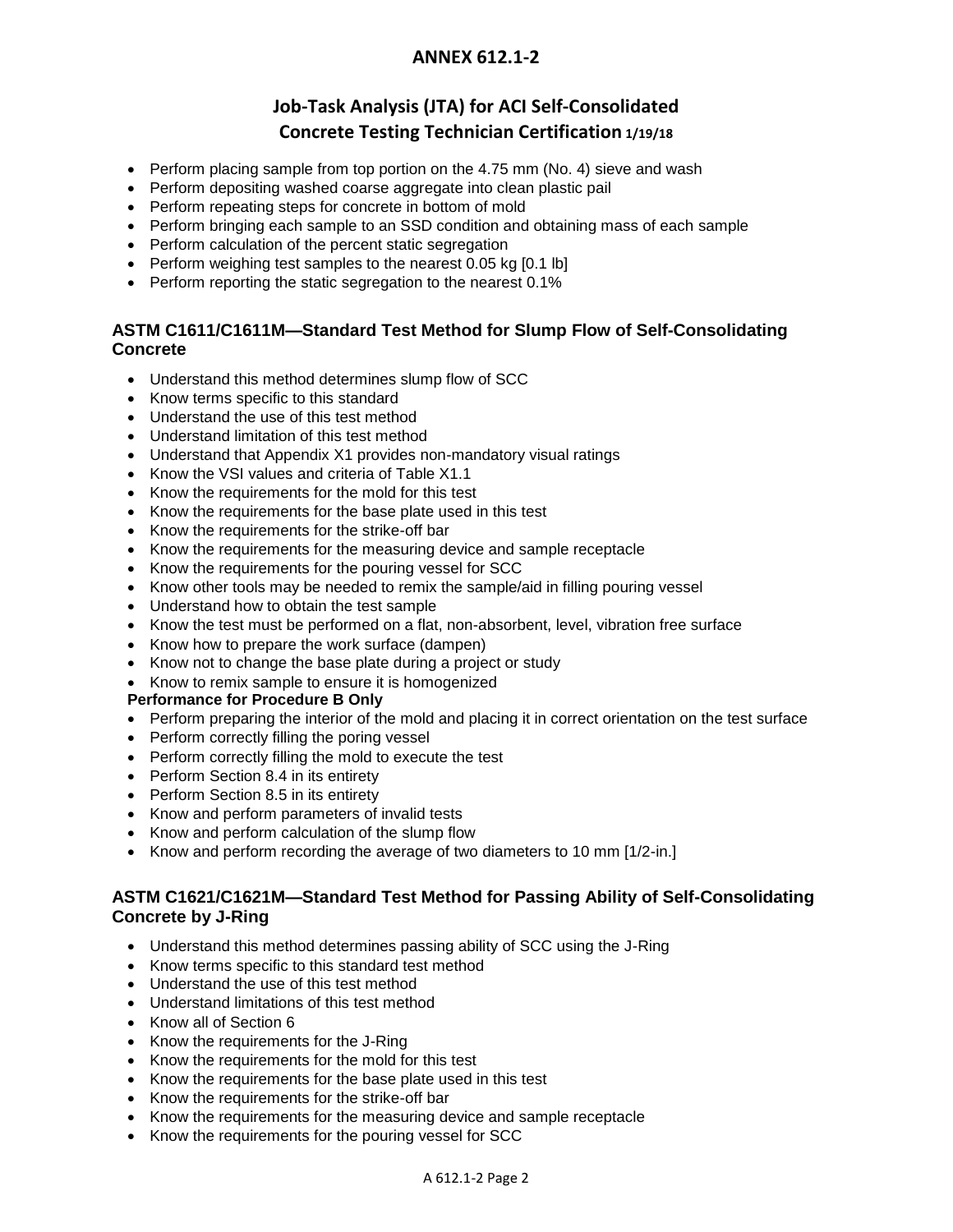## **Job-Task Analysis (JTA) for ACI Self-Consolidated Concrete Testing Technician Certification 1/19/18**

- Know other tools may be needed to remix the sample/aid in filling the pouring vessel
- Understand how to obtain the test sample
- Know the test must be performed on a flat, non-absorbent, level surface
- Know how to prepare the work surface
- Know specifics related to changing the base plate during a project or study
- Know where to place the J-Ring on the baseplate
- Know to remix the sample to ensure it is homogenized

### **Performance for Procedure B Only**

- Perform preparing the interior of the mold and place it in correct orientation on the test surface
- Perform correctly filling the poring vessel
- Perform correctly filling the mold to execute the test
- Perform required strike-off of the mold
- Perform cleaning the area surrounding the base of the mold
- Perform removing the mold from the concrete, raising it vertically in  $3 \pm 1$  sec
- Perform using a steady upward lift with no lateral movement
- Perform the complete test from start of filling mold to removal of mold in 2 minutes, 30 seconds
- Perform waiting for concrete to stop flowing, then obtaining largest diameter
- Perform and know what to do if a halo is observed
- Perform and know how and where to take the second diameter measurement
- Perform and know measuring diameters to nearest 5 mm [1/4 in.]
- Perform and know parameters of invalid tests
- Perform and know Slump Flow Test with and without the J-Ring
- Perform and know completing these tests within 6 minutes
- Perform collecting the data and recording the two diameters, including the J-Ring measurement
- Know how to calculate slump flow
- Know how to calculate the passing ability of the concrete
- Know how to identify the blocking assessment
- Know and perform the reporting requirements of Section 11

### **ASTM C1712—Standard Test Method for Rapid Assessment of Static Segregation Resistance of Self-Consolidating Concrete Using Penetration Test**

- Understand this method provides a rapid assessment of static segregation of SCC
- Know terms specific to this standard test method
- Understand the use of this test method
- Understand limitations of this test method
- Understand Appendix X1 is non-mandatory, but is a tool that can be used
- Know the degrees of static segregation resistance presented in Table X1.1
- Know all of Section 6
- Know the requirements for the mold for this test
- Know the requirements for the penetration apparatus
- Know the requirements for the *optional* base plate used in this test
- Know the requirements for the strike-off bar
- Know the requirements for the sample receptacle
- Know the requirements for the pouring vessel for SCC
- Know other tools may be needed to remix the sample/aid in filling the pouring vessel
- Understand how to obtain the test sample
- Know and perform the test on flat, non-absorbent, level, vibration free surface
- Know and perform preparing the work surface
- Know and perform preparing the penetration apparatus for use
- Know and perform remixing the sample to ensure it is homogenized
- Perform preparing the interior of the mold and placing it in correct orientation on the test surface